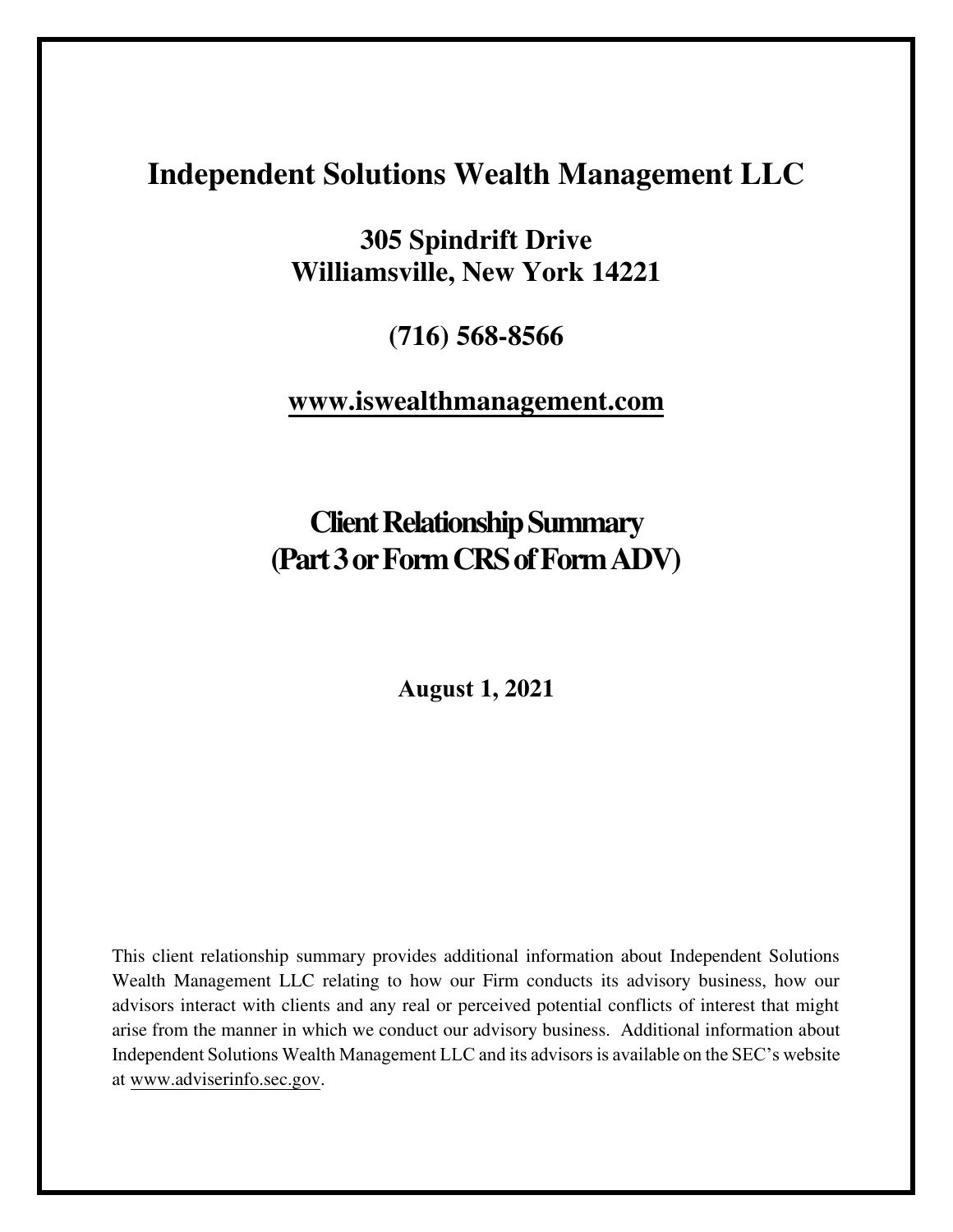### **Customer Relationship Summary (Form CRS) – August 1, 2021**

| Introduction                                                         | Independent Solutions Wealth Management LLC is a SEC-registered investment advisory<br>firm. Investment advisor representatives of our firm are also FINRA-registered brokers<br>and provide brokerage services through Peak Brokerage Services LLC, a FINRA/SIPC-<br>member broker/dealer. Investment advisory and brokerage services are different and it<br>is important that you understand these differences when selecting services appropriate<br>to your specific needs. Free and simple tools are available to research firms and financial<br>professionals at investor.gov/CRS, which also provides educational materials about<br>broker/dealers, investment advisors and investing in general.                                                                                                                                                                                                                                                                                                                                                                                                                                                                                                                                                                                 |
|----------------------------------------------------------------------|---------------------------------------------------------------------------------------------------------------------------------------------------------------------------------------------------------------------------------------------------------------------------------------------------------------------------------------------------------------------------------------------------------------------------------------------------------------------------------------------------------------------------------------------------------------------------------------------------------------------------------------------------------------------------------------------------------------------------------------------------------------------------------------------------------------------------------------------------------------------------------------------------------------------------------------------------------------------------------------------------------------------------------------------------------------------------------------------------------------------------------------------------------------------------------------------------------------------------------------------------------------------------------------------|
| <b>What investment</b><br>services and advice can<br>you provide me? | As an investment advisor, we provide personalized confidential financial planning, asset<br>management and related consulting services to individuals, high net worth individuals,<br>pension and profit-sharing plans, trusts, charitable organizations and small businesses.<br>Recommendations to clients are made based on ongoing consultations with our clients<br>and analysis of each client's specific financial needs. Our advisory services may include<br>the following:<br>Determination of financial objectives<br>Identification of financial problems<br>Investment planning and management<br>Cash flow management<br>Insurance review<br><b>Education funding</b><br>Estate planning<br>Retirement planning<br>When desired by or most appropriate for our clients, we provide straight-forward<br>brokerage services which may entail research of selected securities, execution of<br>transactions in securities and monitoring of securities held within your brokerage<br>accounts.<br>With either type of service, as registered investment advisors, we adhere to fiduciary<br>standards which require that we put your interests above those of ourselves and our firm.                                                                                            |
| What fees will I pay?                                                | As outlined in the Fees section of our Form ADV Part 2A, we are paid for our advisory<br>services through fixed dollar fees for financial planning or consulting services or through<br>a percentage of assets under management in your advisory custodial accounts. While the<br>former fees are fixed, with the latter the dollar amount of our compensation is determined<br>by the size of your portfolio. In simple terms, as your account grows, so does our<br>compensation. Usually, as your assets grow under our management, the actual<br>percentage of our fee applied to your assets under our management may decrease.<br>Brokerage services, which are executed through the broker/dealer, are strictly<br>commission-based with the level of compensation defined by the product provider, not<br>by our firm. Some investments (i.e. mutual funds) carry internal expenses in addition to<br>sales charges while others may incur actual ticket charges with each trade executed<br>through the broker/dealer.<br>Either service has the potential for conflict of interest in that the advisor could recommend<br>investments generating higher compensation. As investment advisors, however, our<br>fiduciary responsibility to our clients prohibits us from doing so. |